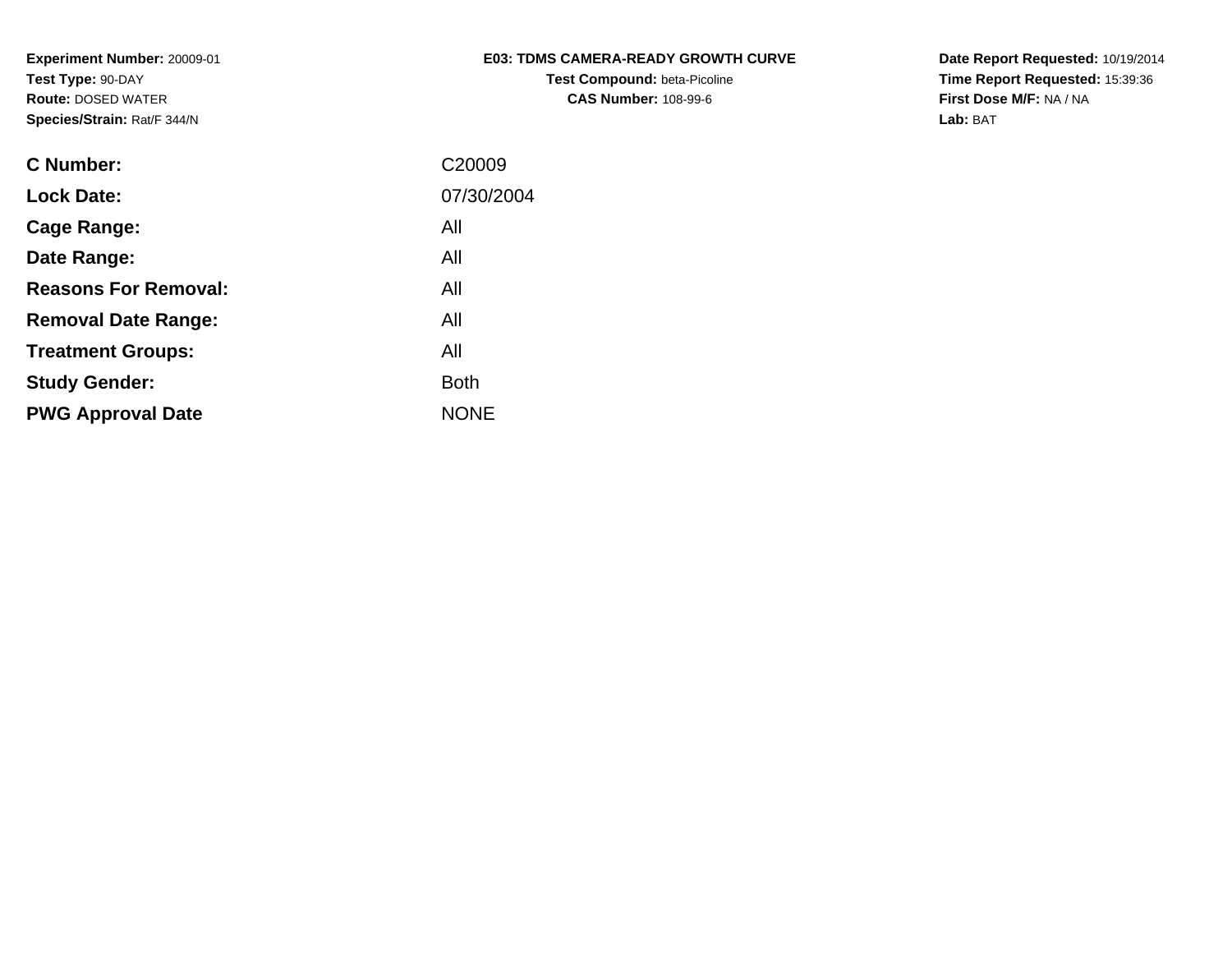#### **E03: TDMS CAMERA-READY GROWTH CURVE**

**Test Compound:** beta-Picoline

**CAS Number:** 108-99-6



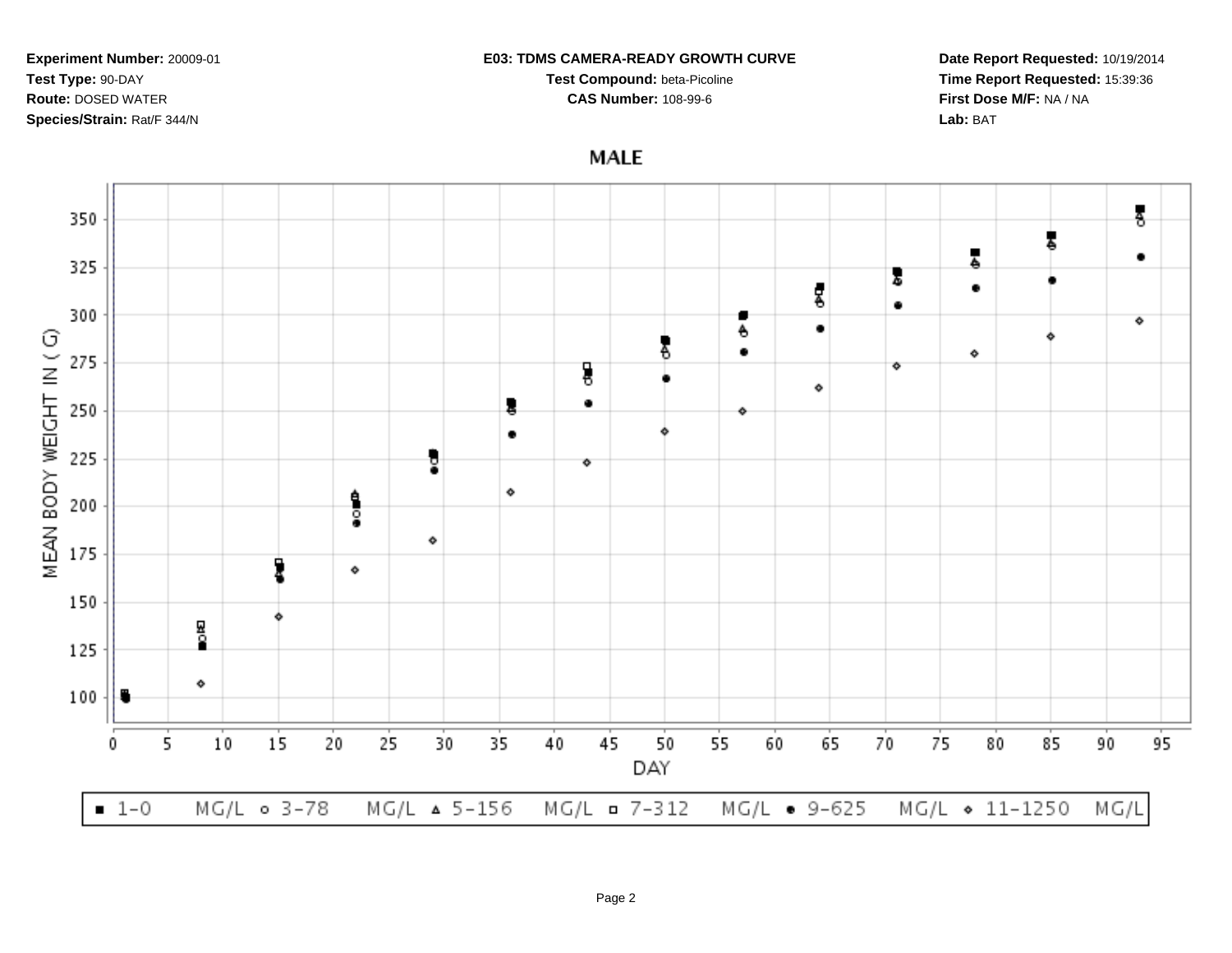## **E03: TDMS CAMERA-READY GROWTH CURVE**

**Test Compound:** beta-Picoline**CAS Number:** 108-99-6

# \*\*\*END OF MALE DATA\*\*\*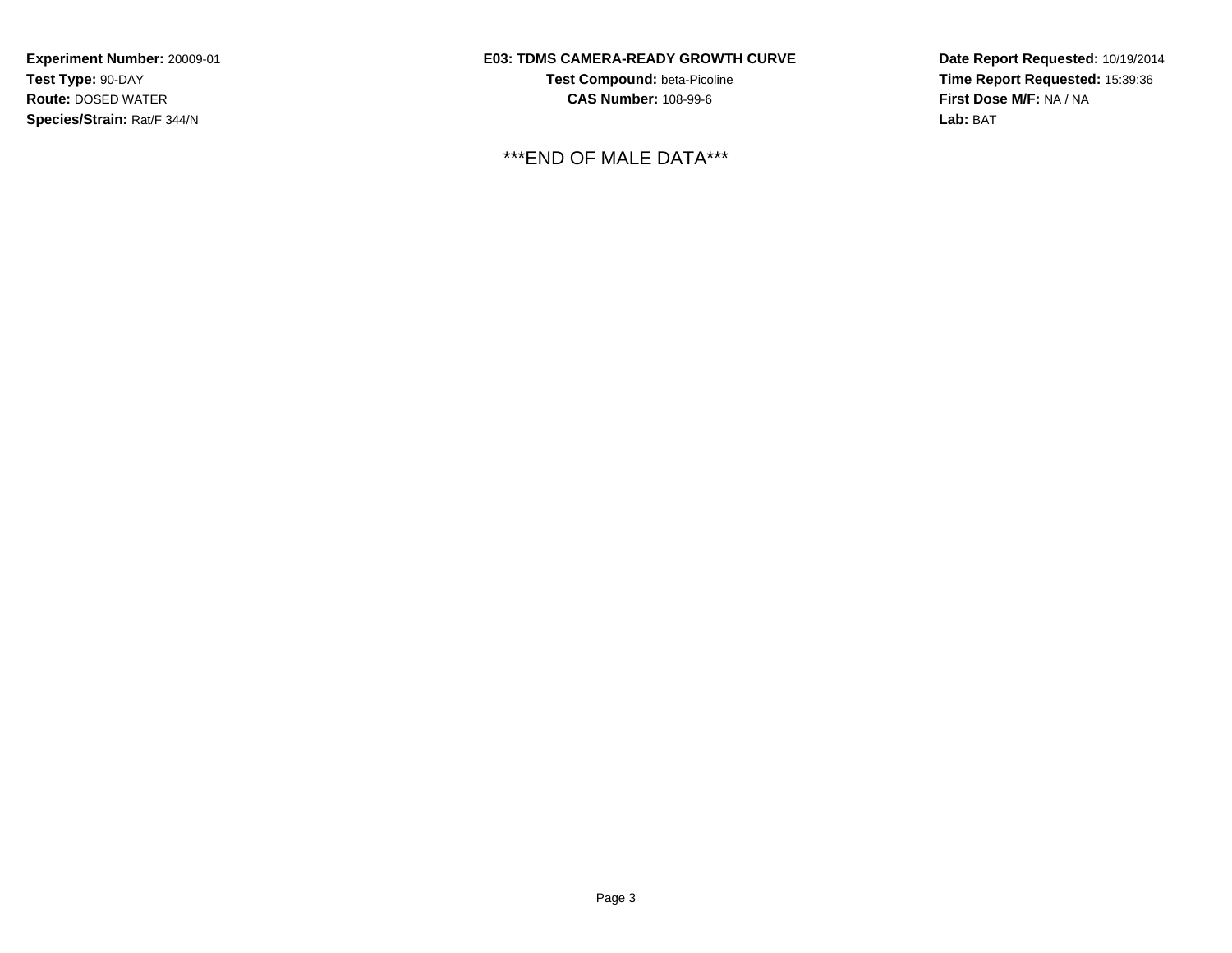#### **E03: TDMS CAMERA-READY GROWTH CURVE**

**Test Compound:** beta-Picoline**CAS Number:** 108-99-6

**Date Report Requested:** 10/19/2014**Time Report Requested:** 15:39:36**First Dose M/F:** NA / NA**Lab:** BAT

# **FEMALE**